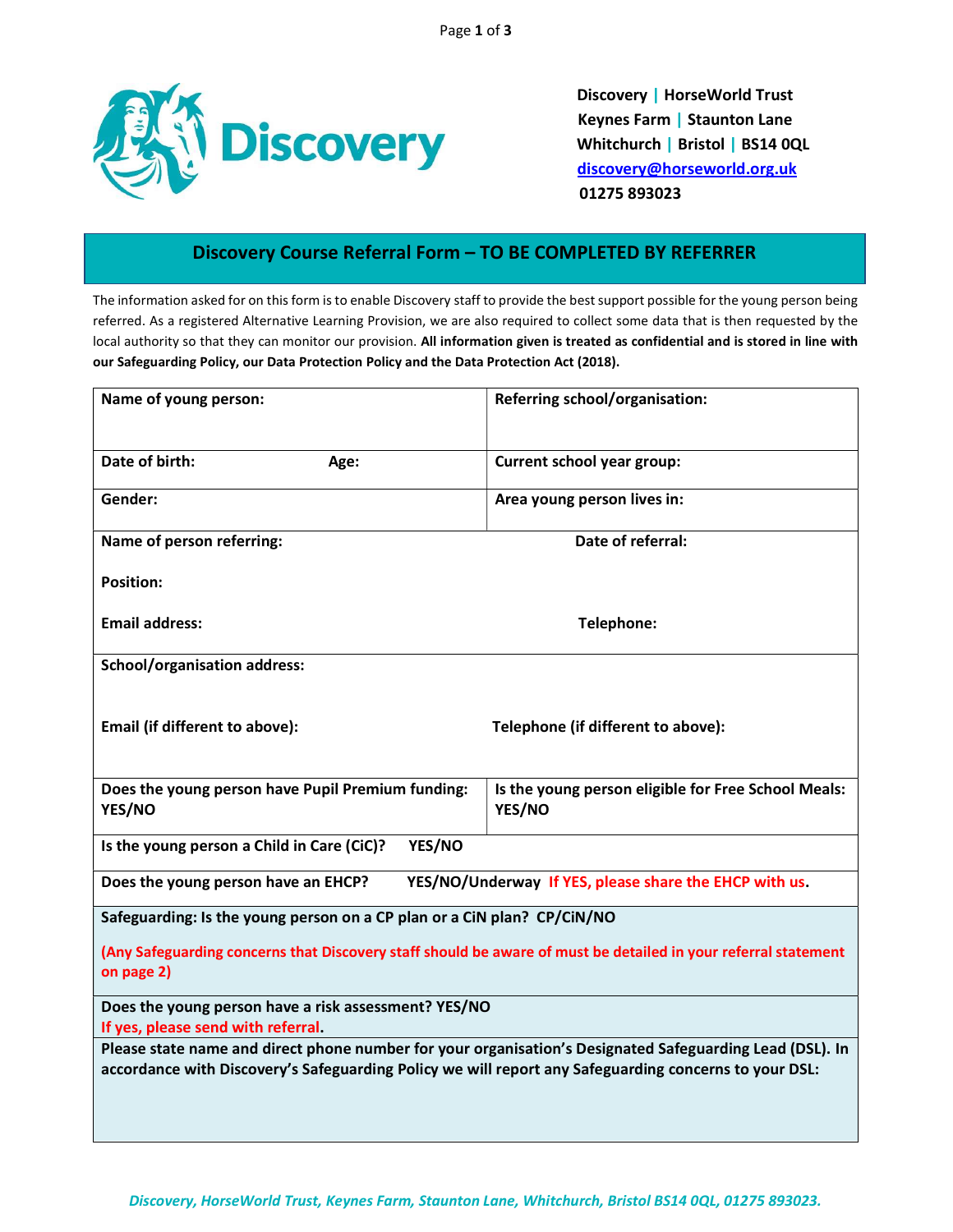|  | Discovery Course Referral Form - TO BE COMPLETED BY REFERRER |
|--|--------------------------------------------------------------|
|--|--------------------------------------------------------------|

|                                                                                                                                                                                                          | <b>Statement of referral</b>  |                                             |                             |
|----------------------------------------------------------------------------------------------------------------------------------------------------------------------------------------------------------|-------------------------------|---------------------------------------------|-----------------------------|
| -Specific areas of concern<br>You must give details of any conditions/concerns that Discovery staff should be aware of e.g. Autism,                                                                      |                               | -Focus for young person whilst at Discovery |                             |
| ADHD, social, emotional or mental health difficulties, ACES/trauma, incidents of violent behaviour,<br><b>Safeguarding concerns, mistreatment of animals.</b>                                            |                               |                                             |                             |
|                                                                                                                                                                                                          |                               |                                             |                             |
|                                                                                                                                                                                                          |                               |                                             |                             |
|                                                                                                                                                                                                          |                               |                                             |                             |
|                                                                                                                                                                                                          |                               |                                             |                             |
|                                                                                                                                                                                                          |                               |                                             |                             |
|                                                                                                                                                                                                          |                               |                                             |                             |
|                                                                                                                                                                                                          |                               |                                             |                             |
|                                                                                                                                                                                                          |                               |                                             |                             |
|                                                                                                                                                                                                          |                               |                                             |                             |
|                                                                                                                                                                                                          |                               |                                             |                             |
|                                                                                                                                                                                                          |                               |                                             |                             |
|                                                                                                                                                                                                          |                               |                                             |                             |
|                                                                                                                                                                                                          |                               |                                             |                             |
| Please give any additional details that will enable us to effectively support the young person in an outdoor                                                                                             |                               |                                             |                             |
| environment e.g. sensory needs related to weather and/or outdoor clothing, difficulties with temperature                                                                                                 |                               |                                             |                             |
| regulation or knowing when they are too hot/cold, history of absconding in open environments                                                                                                             |                               |                                             |                             |
|                                                                                                                                                                                                          |                               |                                             |                             |
|                                                                                                                                                                                                          |                               |                                             |                             |
| Will the young person be accompanied to Discovery by a support worker? YES/NO                                                                                                                            |                               |                                             |                             |
|                                                                                                                                                                                                          |                               |                                             |                             |
| Is the young person physically disabled? YES/NO                                                                                                                                                          |                               |                                             |                             |
|                                                                                                                                                                                                          |                               |                                             |                             |
| Medical conditions (eg ASD, ADHD, Asthma) and/or allergies:                                                                                                                                              |                               |                                             |                             |
|                                                                                                                                                                                                          |                               |                                             |                             |
| <b>Medications:</b>                                                                                                                                                                                      |                               |                                             |                             |
|                                                                                                                                                                                                          |                               |                                             |                             |
| The Discovery course mainly involves non-ridden activities with horses, however, where possible we aim                                                                                                   |                               |                                             |                             |
| for students to have a short ride on the final session. HorseWorld's horse welfare policy is to request the<br>following information that will assist us in selecting the horses for the riding session: |                               |                                             |                             |
|                                                                                                                                                                                                          |                               |                                             |                             |
| Young person's approximate height:                                                                                                                                                                       |                               | Young person's approximate weight:          |                             |
|                                                                                                                                                                                                          |                               |                                             |                             |
|                                                                                                                                                                                                          |                               |                                             |                             |
| Young person's ethnicity (for monitoring purposes only):                                                                                                                                                 |                               |                                             |                             |
|                                                                                                                                                                                                          |                               |                                             |                             |
| <b>Asian British</b>                                                                                                                                                                                     | <b>White Irish</b>            |                                             | <b>Black background</b>     |
| <b>Black British</b>                                                                                                                                                                                     | <b>Mixed dual background</b>  |                                             | Asian background            |
| <b>White British</b>                                                                                                                                                                                     | <b>Other white background</b> |                                             | <b>Traveller background</b> |

Discovery, HorseWorld Trust, Keynes Farm, Staunton Lane, Whitchurch, Bristol BS14 0QL, 01275 893023.

Prefer not to say **DETE 10** Other ethnic background